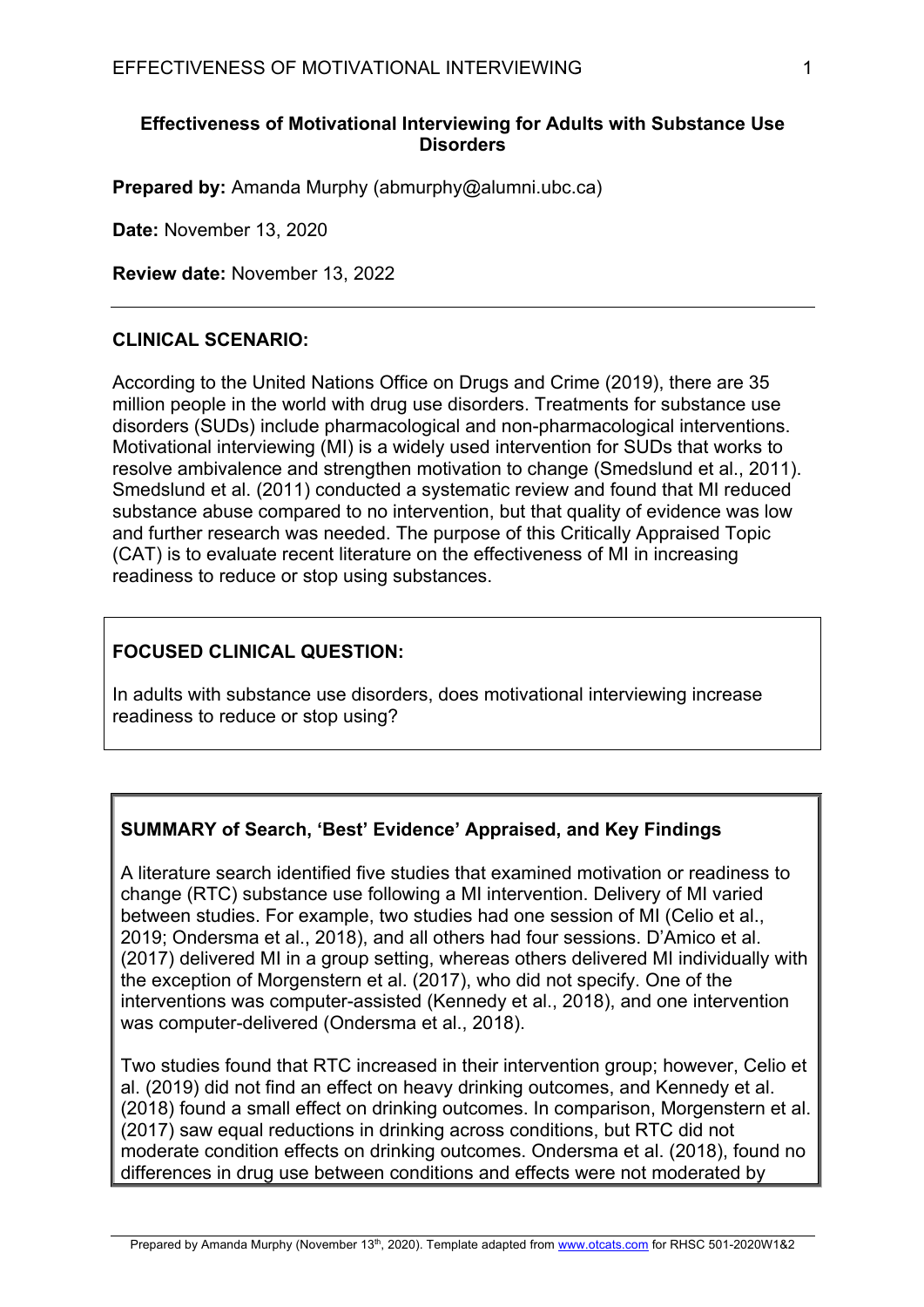RTC. D'Amico et al. (2017) found that at follow-up greater rates of change talk and sustain talk led to less heavy drinking and lower RTC, respectively.

# **CLINICAL BOTTOM LINE:**

MI is a cost-effective, low-risk intervention that can be delivered in a variety of formats. Given the low quality of evidence and differing outcomes related to RTC and substance use, healthcare practitioners should explore if there are more effective interventions for SUDs for their specific client group before using MI.

**Limitation of this CAT:** This critically appraised topic was prepared for a graduate course assignment and has not been peer-reviewed by one other independent person or an instructor.

# **SEARCH STRATEGY:**

# **Terms used to guide Search Strategy:**

- **P**atient/Client Group: Adults (18 years of age or older) with substance use disorders
- **Intervention (or Assessment): Motivational interviewing**
- **C**omparison:
- **O**utcome(s): Readiness to reduce or stop using substances

| <b>Databases</b><br><b>Searched</b> | <b>Search Terms</b>                                                                                                                                                                                                                                                                                                                | <b>Limits Used</b>                        |
|-------------------------------------|------------------------------------------------------------------------------------------------------------------------------------------------------------------------------------------------------------------------------------------------------------------------------------------------------------------------------------|-------------------------------------------|
| Medline                             | Exp Substance-Related Disorders/<br>OR "substance use disorder*" or<br>"drug use disorder*" OR<br>substance-related disorder* or<br>drug-related disorder* OR<br>substance abuse* or drug abuse*<br>OR substance addict* or drug<br>addict* OR substance depend* or<br>drug depend*<br><b>AND</b><br>Motivational Interviewing/ OR | All adult (19 plus years)<br>Last 5 years |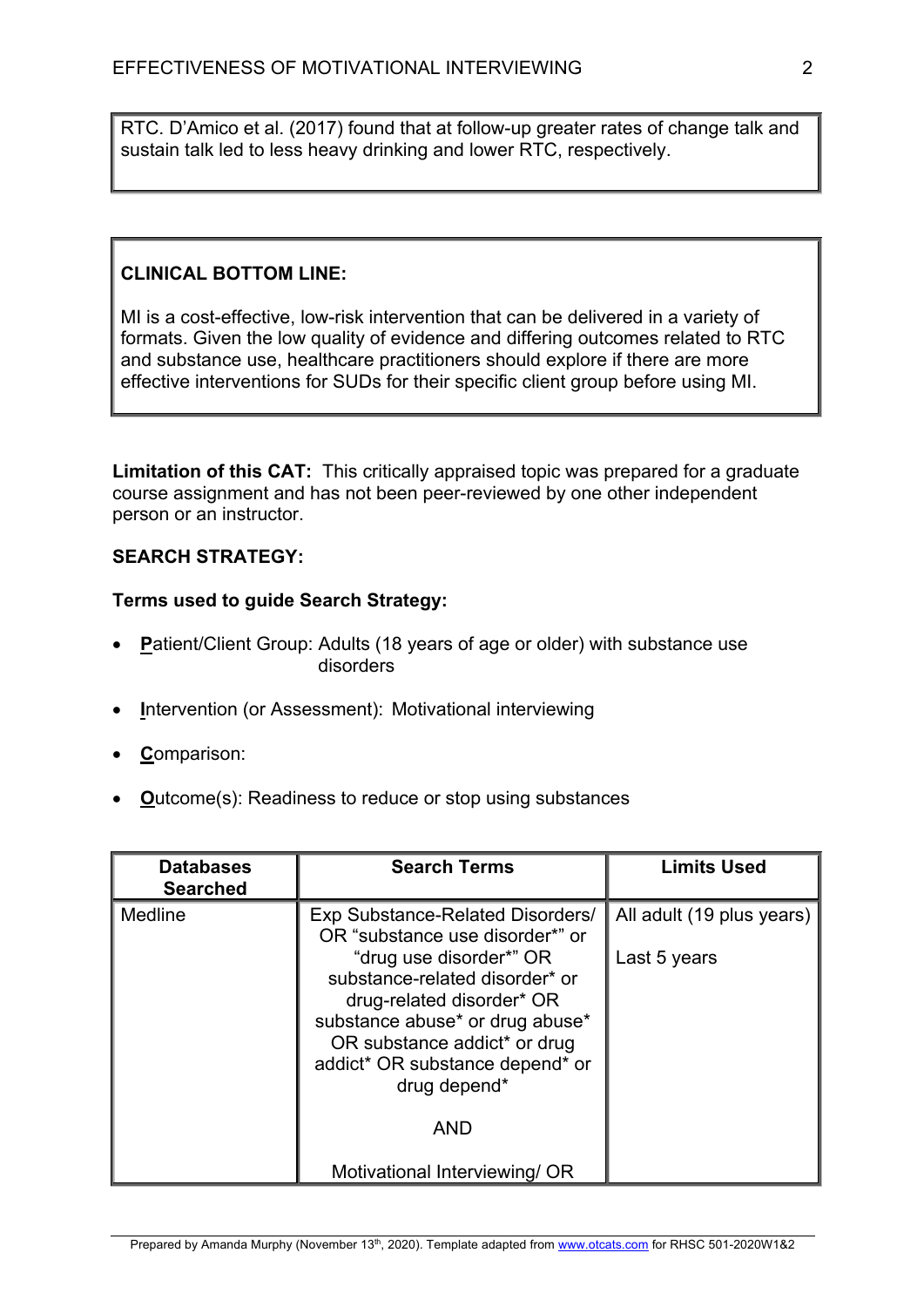|                                                                                                                                | motivat* interview* or motivational<br>interviewing*                                                                                                                                                                                                                                                             |                                                               |
|--------------------------------------------------------------------------------------------------------------------------------|------------------------------------------------------------------------------------------------------------------------------------------------------------------------------------------------------------------------------------------------------------------------------------------------------------------|---------------------------------------------------------------|
|                                                                                                                                | <b>AND</b>                                                                                                                                                                                                                                                                                                       |                                                               |
|                                                                                                                                | "Rehab* ready" or "rehab*<br>readiness" OR "ready to change"<br>or "readiness to change" OR<br>"ready for treatment" or "readiness<br>for treatment"                                                                                                                                                             |                                                               |
| <b>Cochrane Central</b><br>Register of<br><b>Controlled Trials</b><br>and Cochrane<br>Database of<br><b>Systematic Reviews</b> | "substance use disorder*" or "drug<br>use disorder*" OR substance-<br>related disorder* or drug-related<br>disorder* OR substance abuse* or<br>drug abuse* OR substance addict*<br>or drug addict* OR substance<br>depend* or drug depend*<br><b>AND</b><br>motivat* interview* or motivational<br>interviewing* | Last 5 years                                                  |
|                                                                                                                                | <b>AND</b>                                                                                                                                                                                                                                                                                                       |                                                               |
|                                                                                                                                | "Rehab* ready" or "rehab*<br>readiness" OR "ready to change"<br>or "readiness to change" OR<br>"ready for treatment" or "readiness<br>for treatment"                                                                                                                                                             |                                                               |
| Embase                                                                                                                         | Exp drug dependence/ OR exp<br>substance abuse/ OR "substance<br>use disorder*" or "drug use<br>disorder*" OR substance-related<br>disorder* or drug-related disorder*<br>OR substance abuse* or drug<br>abuse* OR substance addict* or<br>drug addict* OR substance<br>depend* or drug depend*                  | Adult <18 to 64 years><br>or aged <65+ years><br>Last 5 years |
|                                                                                                                                | <b>AND</b>                                                                                                                                                                                                                                                                                                       |                                                               |
|                                                                                                                                | Exp motivational interviewing/ OR<br>motivat* interview* or motivational<br>interviewing*                                                                                                                                                                                                                        |                                                               |
|                                                                                                                                | <b>AND</b>                                                                                                                                                                                                                                                                                                       |                                                               |
|                                                                                                                                | "Rehab* ready" or "rehab*                                                                                                                                                                                                                                                                                        |                                                               |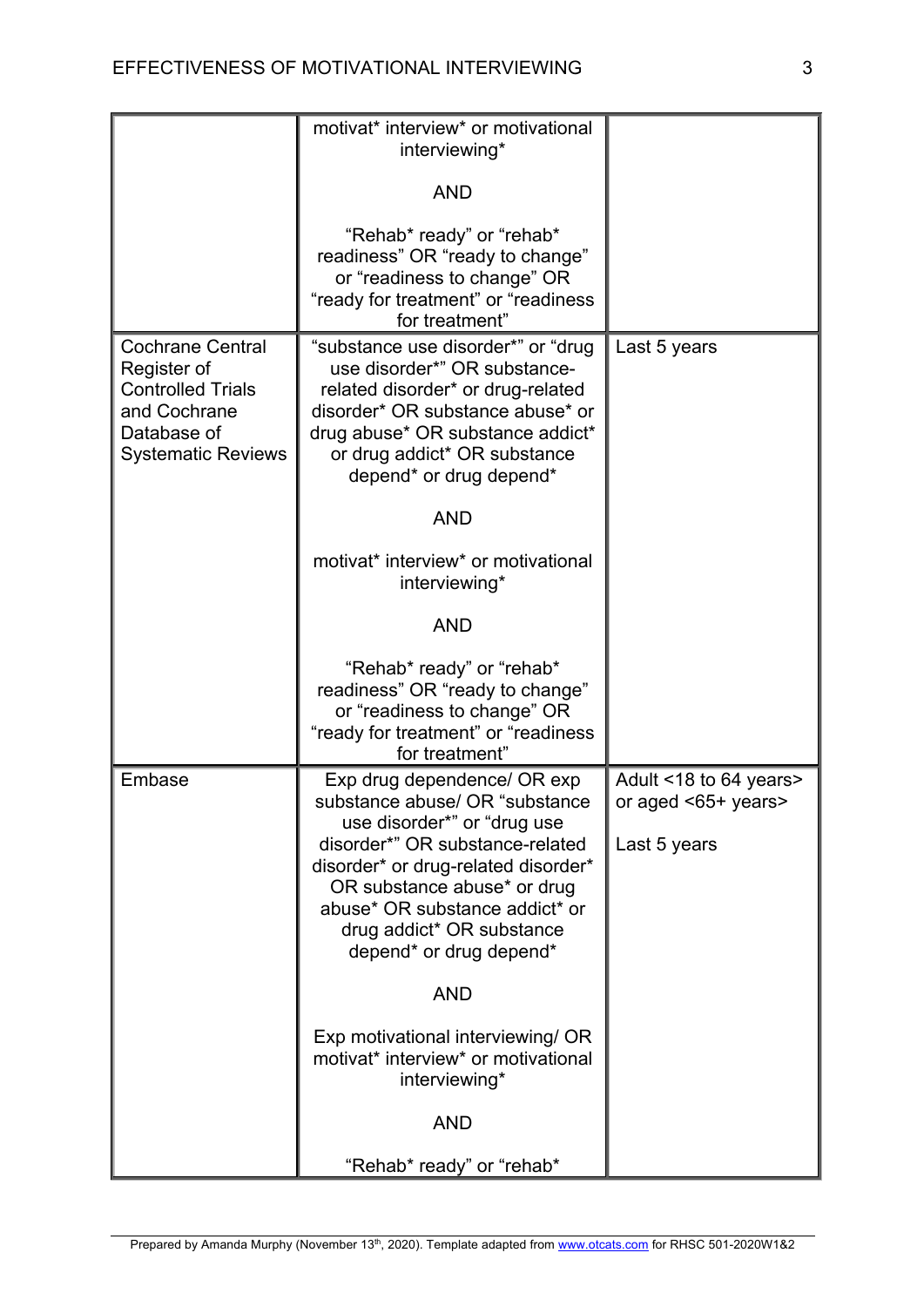|               | readiness" OR "ready to change"<br>or "readiness to change" OR<br>"ready for treatment" or "readiness<br>for treatment"                                                                                                                                                                                                                                                                                                                                                                                                   |                                                                                                                                                   |
|---------------|---------------------------------------------------------------------------------------------------------------------------------------------------------------------------------------------------------------------------------------------------------------------------------------------------------------------------------------------------------------------------------------------------------------------------------------------------------------------------------------------------------------------------|---------------------------------------------------------------------------------------------------------------------------------------------------|
| <b>CINAHL</b> | MH "Substance Use Disorders+"<br>OR MH "Substance Abuse+" OR<br>MH "Substance Dependence+" OR<br>"substance use disorder*" or "drug<br>use disorder*" OR substance-<br>related disorder* or drug-related<br>disorder* OR substance abuse* or<br>drug abuse* OR substance addict*<br>or drug addict* OR substance<br>depend* or drug depend*                                                                                                                                                                               | <b>All Adult</b><br><b>Published Date:</b><br>20150101-                                                                                           |
|               | <b>AND</b>                                                                                                                                                                                                                                                                                                                                                                                                                                                                                                                |                                                                                                                                                   |
|               | MH "Motivational Interviewing" OR<br>TI motivat* interview* or<br>motivational interviewing                                                                                                                                                                                                                                                                                                                                                                                                                               |                                                                                                                                                   |
|               | <b>AND</b>                                                                                                                                                                                                                                                                                                                                                                                                                                                                                                                |                                                                                                                                                   |
|               | "Rehab* ready" or "rehab*<br>readiness" OR "ready to change"<br>or "readiness to change" OR<br>"ready for treatment" or "readiness<br>for treatment"                                                                                                                                                                                                                                                                                                                                                                      |                                                                                                                                                   |
| PsycInfo      | DE "Substance Use Disorder" OR<br>DE "Addiction" OR DE "Alcohol<br>Use Disorder" OR DE "Cannabis<br>Use Disorder" OR DE "Drug<br>Abuse" OR DE "Drug<br>Dependency" OR DE "Inhalant<br>Abuse" OR DE "Opioid Use<br>Disorder" OR DE "Tobacco Use<br>Disorder" OR "substance use<br>disorder*" or "drug use disorder*"<br>OR substance-related disorder* or<br>drug-related disorder* OR<br>substance abuse* or drug abuse*<br>OR substance addict* or drug<br>addict* OR substance depend* or<br>drug depend*<br><b>AND</b> | Young adulthood (18-<br>29 yrs)<br>Thirties (30-39 yrs)<br>Middle age (40-64 yrs)<br>Aged (65 yrs & older)<br><b>Published Date:</b><br>20150101- |
|               | DE "Motivational Interviewing" OR<br>TI motivat* interview* or                                                                                                                                                                                                                                                                                                                                                                                                                                                            |                                                                                                                                                   |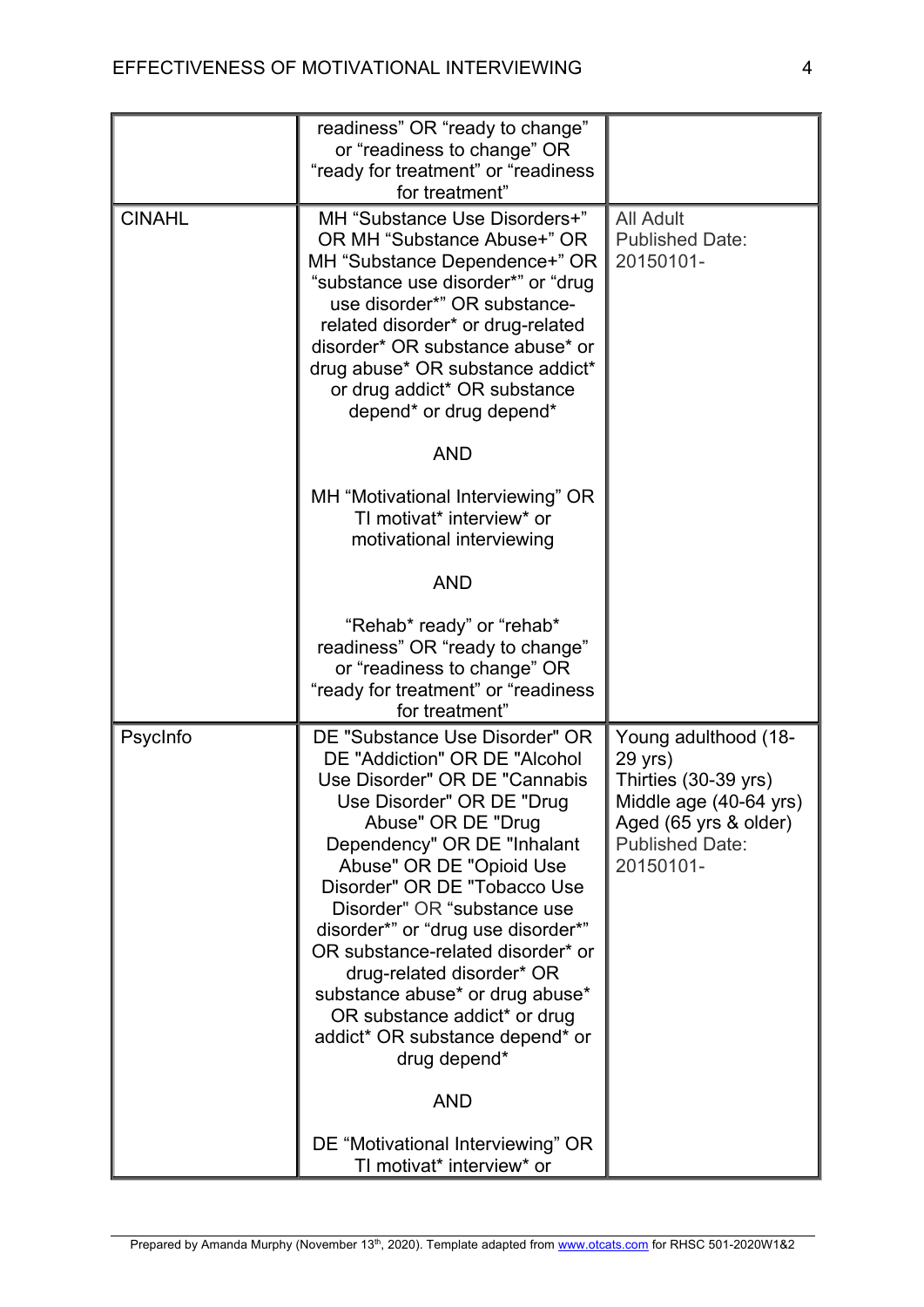| motivational interviewing                                                                                                                                                           |  |
|-------------------------------------------------------------------------------------------------------------------------------------------------------------------------------------|--|
| <b>AND</b>                                                                                                                                                                          |  |
| DE "Readiness to Change" OR<br>"Rehab* ready" or "rehab*<br>readiness" OR "ready to change"<br>or "readiness to change" OR<br>"ready for treatment" or "readiness<br>for treatment" |  |

# **INCLUSION and EXCLUSION CRITERIA**

- Inclusion:
	- Participants with any type of SUDs aged 18 years or older.
	- MI as the primary intervention studied.
	- Readiness or motivation and substance use outcomes are measured.
- Exclusion:
	- MI is delivered in combination with other psychosocial interventions.
	- Studies with a major focus other than the effectiveness of the intervention.
	- Incomplete trials or study protocols.
	- Studies that occurred outside of North America.

# **RESULTS OF SEARCH**

Five relevant studies were located and categorised as shown in Table 1.

# **Table 1:** Summary of Study Designs of Articles Retrieved

| Study Design/ Methodology of<br><b>Articles Retrieved</b> | Level* | <b>Number</b><br>Located | Author (Year)                                                                                                                |
|-----------------------------------------------------------|--------|--------------------------|------------------------------------------------------------------------------------------------------------------------------|
| <b>Randomised Controlled Trial</b><br>(RCT)               |        | 5                        | Celio et al. (2019)<br>D'Amico et al. (2017)<br>Kennedy et al. (2018)<br>Morgenstern et al. (2017)<br>Ondersma et al. (2018) |

\*Based on *The Oxford Levels of Evidence 2* by Howick et al. (2011)

# **BEST EVIDENCE**

The following study was identified as the 'best' evidence and selected for critical appraisal. Reasons for selecting this study were:

- An RCT is appropriate to address an intervention question
- It was the most closely related to the PICO and did not have a secondary target (e.g. sexual risk behaviours, social networks, or perinatal period)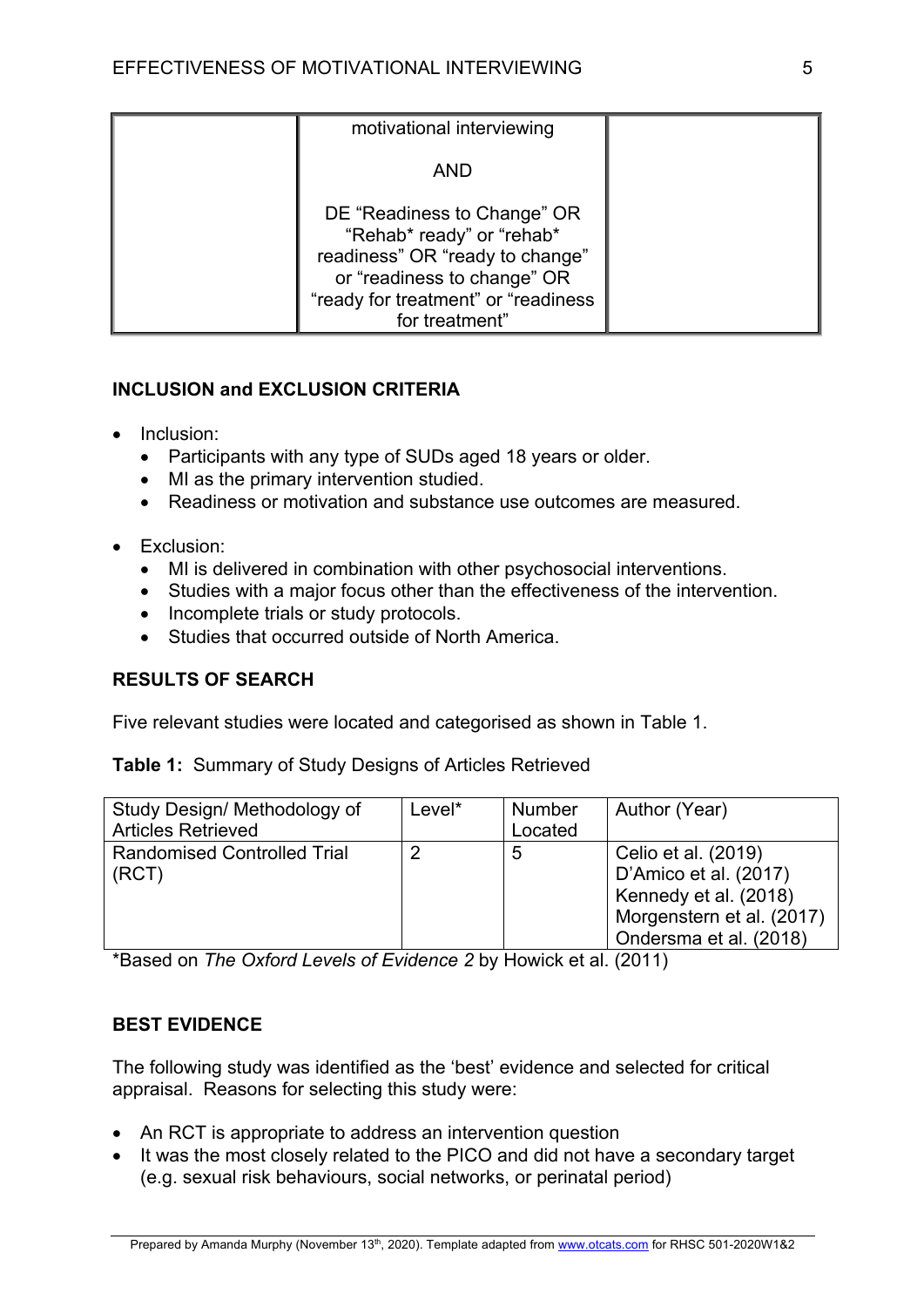### **SUMMARY OF BEST EVIDENCE**

**Table 2:** Description and appraisal of *Dismantling Motivational Interviewing: Effects on Initiation of Behavior Change Among Problem Drinkers Seeking Treatment* by Morgenstern et al., 2017

#### **Objective of the Study:**

This study retested hypotheses from a pilot study: (1) if the relational and directional components of MI lead to reduced drinking, and (2) if participants with lower motivation see a greater reduction in drinking in the MI condition.

#### **Study Design**:

This was a randomised controlled trial with three conditions: (1) MI, (2) spirit-only MI without directional components (SOMI), and (3) nontherapy control (NTC). Participants were screened by phone and then invited to an initial in-person assessment with a research assistant at week 0, and a full baseline assessment at week 1. Participants in MI or SOMI received four psychotherapy sessions at weeks 1, 2, 5, and 8, whereas those in NTC received encouragement to change without treatment. Participants completed online surveys twice daily during weeks 0, 1, 4, and 7 and standard assessments at weeks 1, 5 and 8.

#### **Setting**:

There was no information provided on the setting; however, the researchers, funding body, and institutional review boards were all based in the United States.

#### **Participants**:

Participants (n = 139) were recruited through general advertisements in local media and online for adults with alcohol use disorder (AUD) seeking treatment to reduce but not abstain from drinking. Inclusion criteria included participants between 18 and 75 years of age with current AUD, who had consumed an average greater than 15 standard drinks for women, and 24 standard drinks for men, per week over the prior 8 weeks. Participants with clinically severe alcoholism, other SUDs, and serious psychiatric disorders, or a risk of suicide or violence, were excluded. Participants were excluded if they experienced social instability, were legally mandated to attend treatment, or expressed a desire to achieve abstinence or to seek other substance abuse treatment. Drinking severity and demographics were similar across conditions at baseline and participants were on average middle-aged, female, Caucasians. 131 of 139 participants provided follow-up data, and attrition rates were similar across conditions.

#### **Intervention Investigated:**

Prior to assignment to a condition, all participants received normative feedback on their weekly alcohol consumption. Those assigned to the MI and SOMI conditions received four 45-minute to 1 hour sessions at weeks 1, 2, 5, and 8. The MI condition was adapted from Project MATCH's motivational enhancement therapy (Miller et al., 1992; Project MATCH Research Group, 1993), and included personalized feedback and directional activities and skills to elicit change talk and reinforce commitment to change. The SOMI condition included relational and client-centred strategies while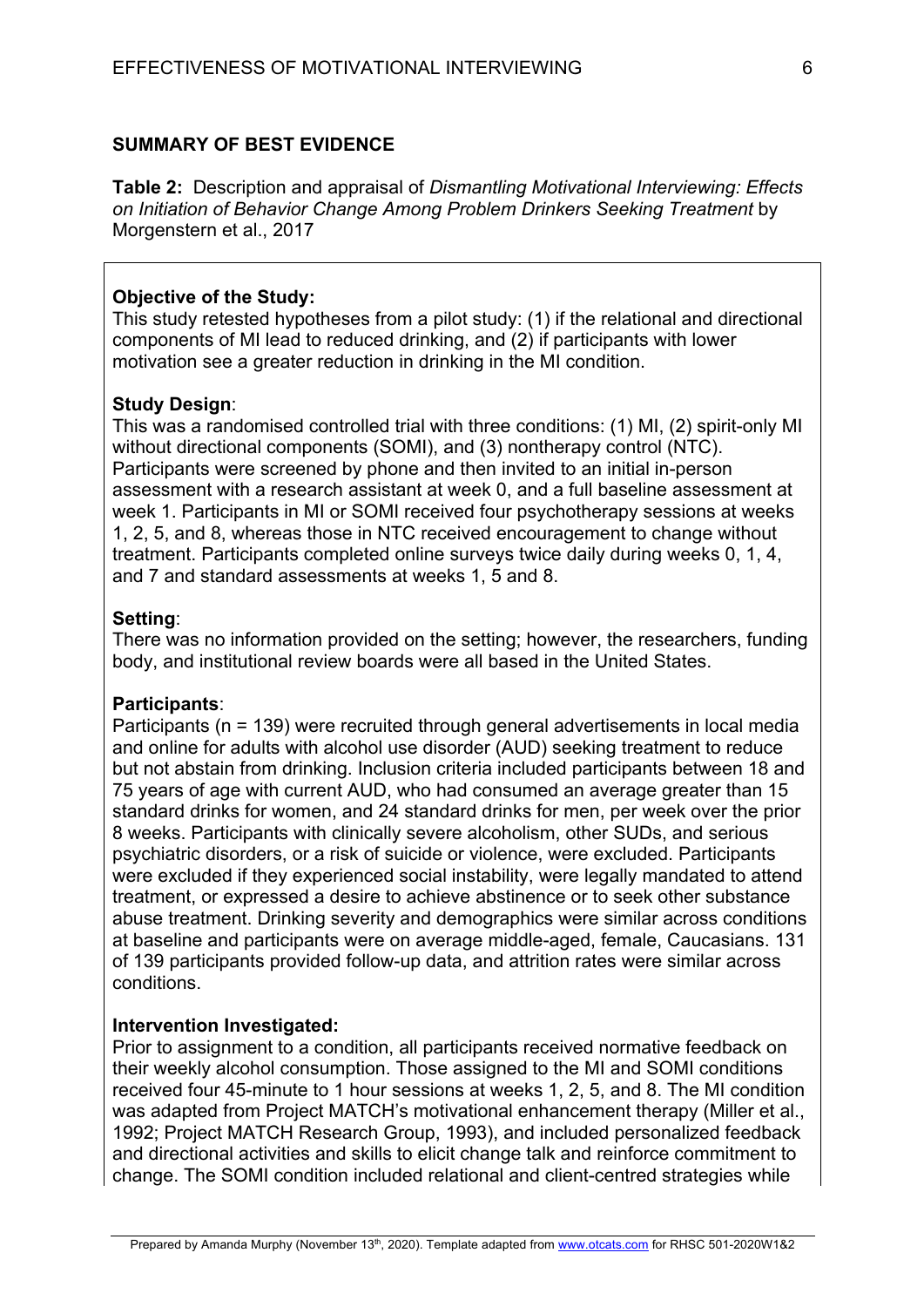avoiding behaviours inconsistent with MI and excluding directional strategies. The NTC condition did not include treatment but included elements of brief intervention thought to promote change. The researchers targeted personal responsibility and self-efficacy by telling participants that research shows some people reduce drinking without professional support and that completing the online surveys and research interviews may help them reduce their drinking. The MI and SOMI conditions were delivered by five master's- and doctoral-level therapists, four of whom were experienced and were part of the pilot study. Therapists were provided with three hours of training and weekly group and individual supervision, as well as practice cases for retraining and evaluation of treatment fidelity.

### **Outcome Measures:**

The Readiness to Change Questionnaire (RCQ) was used to assess baseline motivation to reduce drinking. The RCQ is a 12-item questionnaire with a 5-point scale form 'strongly disagree' to 'strongly agree' that allocates participants into precontemplation, contemplation, or action stages of change (Heather & Rollnick, 2012).

The Timeline Followback interview (TLFB) was used to assess drinking outcomes based on the sum of standard drinks (SSD) and heavy drinking days (HDD) per week. HDD was calculated based on the number of days per week that women drank more than three drinks and men drank more than four drinks. The TLFB was administered at weeks 1, 5, and 8.

Ecological Momentary Assessment (EMA) surveys were used to assess strength of commitment and drinking outcomes. Participants completed EMA online surveys using their smartphones in the mornings and evenings during weeks 0, 1, 4, and 7. The surveys took 2 to 6 minutes to complete and differed slightly between morning and evening. One item assessed how committed participants were to not drinking heavily on a scale from 0 (not at all) to 8 (extremely), and another item assessed the number of standard drinks consumed in the past 24 hours.

# **Main Findings:**

The researchers used chi square tests, *t* tests, and one-way analyses of variance, as appropriate, for baseline characteristics. The researchers included a table of mean differences across conditions on baseline characteristics, such as demographics, drinking severity, RCQ item mean, and average daily commitment. The researchers also included a table of mean differences on outcomes for condition fidelity and discriminability.

The researchers used generalized estimating equations to "analyze the nonnormal, longitudinal data for each of the primary dependent variables. […] For this analysis, a negative binomial distribution with log-link function was specified […] with an exchangeable working correlation" (p. 756 – 757). Two models were developed and "time and pretreatment weekly SSD or HDD were added to the respective models as covariates. Condition was coded using Helmert contrast coding […]" (p.757).

The TLFB-based results showed that effects on SSD and HDD were not significantly different between MI and SOMI conditions versus NTC or between MI and SOMI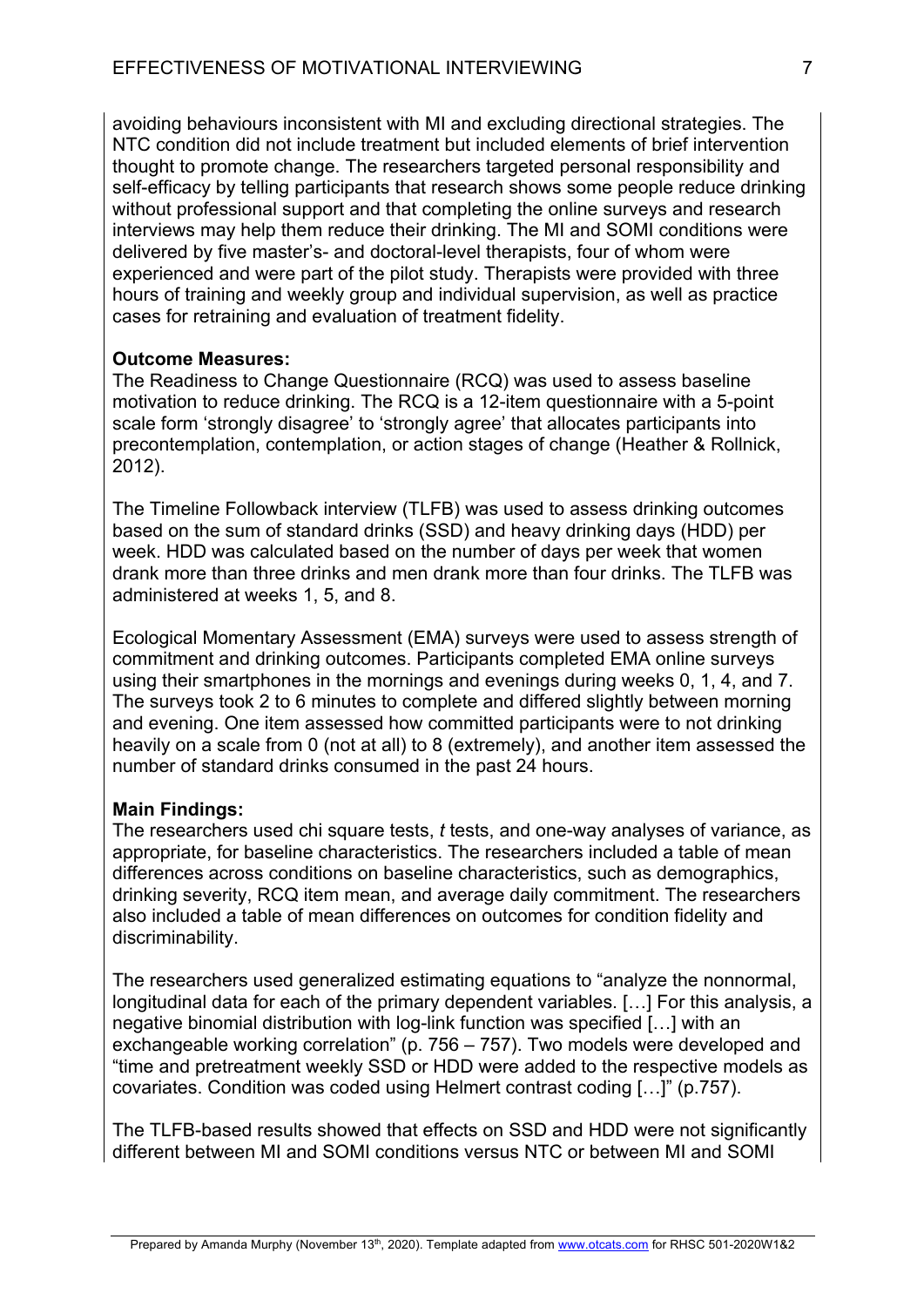conditions (see Table 3). All participants reduced drinking equally across conditions by the end of treatment.

**Table 3**

| Effects on Drinking at End of Treatment when Controlling for Baseline |         |           |           |  |
|-----------------------------------------------------------------------|---------|-----------|-----------|--|
| Interaction terms                                                     | в       | <b>SE</b> | $p$ value |  |
| Sum of Standard Drinks (SSD)                                          |         |           |           |  |
| MI+SOMI vs. NTC                                                       | 0.11    | 0.10      | 0.22      |  |
| MI vs. SOMI                                                           | $-0.00$ | 0.09      | 0.97      |  |
| Heavy Drinking Days (HDD)                                             |         |           |           |  |
| MI+SOMI vs. NTC                                                       | $-0.04$ | 0.18      | 0.73      |  |
| MI vs. SOMI                                                           | 0.13    | 0.12      | 0.27      |  |
|                                                                       |         |           |           |  |

Effects of RCQ on SSD and HDD were not significant when controlling for condition, in MI and SOMI versus NTC, or in MI versus SOMI conditions (see Table 4).

| Readiness to Change Questionnaire (RCQ) Effects on Drinking Outcomes |         |           |         |  |
|----------------------------------------------------------------------|---------|-----------|---------|--|
| Interaction terms                                                    | B       | <b>SE</b> | p value |  |
| Sum of Standard Drinks (SSD)                                         |         |           |         |  |
| 0.05<br>Controlling for conditions<br>0.10<br>0.65                   |         |           |         |  |
| MI+SOMI vs. NTC x RCQ                                                | 0.17    | 0.26      | 0.51    |  |
| MI vs. SOMI x RCQ                                                    | $-0.05$ | 0.21      | 0.80    |  |
| Heavy Drinking Days (HDD)*                                           |         |           |         |  |
| Controlling for conditions                                           | 0.09    | 0.13      | 0.46    |  |
| MI+SOMI vs. NTC x RCQ                                                |         |           |         |  |
| MI vs. SOMI x RCQ                                                    |         |           |         |  |

\*Researchers did not provide data for MI+SOMI vs. NTC x RCQ or MI vs. SOMI x RCQ but indicated that the p value was greater than 0.10

Effects of commitment on SSD and HDD were significant when controlling for condition, but not in MI and SOMI versus NTC, or in MI versus SOMI conditions (see Table 5).

**Table 5**

| <b>Commitment Effects on Drinking Outcomes</b>        |         |           |         |  |
|-------------------------------------------------------|---------|-----------|---------|--|
| Interaction terms                                     |         | <b>SE</b> | p value |  |
| Sum of Standard Drinks (SSD)                          |         |           |         |  |
| Controlling for conditions<br>0.02<br>$-0.04$<br>0.02 |         |           |         |  |
| MI+SOMI vs. NTC x commitment                          | 0.05    | 0.05      | 0.25    |  |
| MI vs. SOMI x commitment                              | $-0.08$ | 0.04      | 0.06    |  |
| Heavy Drinking Days (HDD)*                            |         |           |         |  |
| Controlling for conditions                            | 0.05    | 0.02      | 0.03    |  |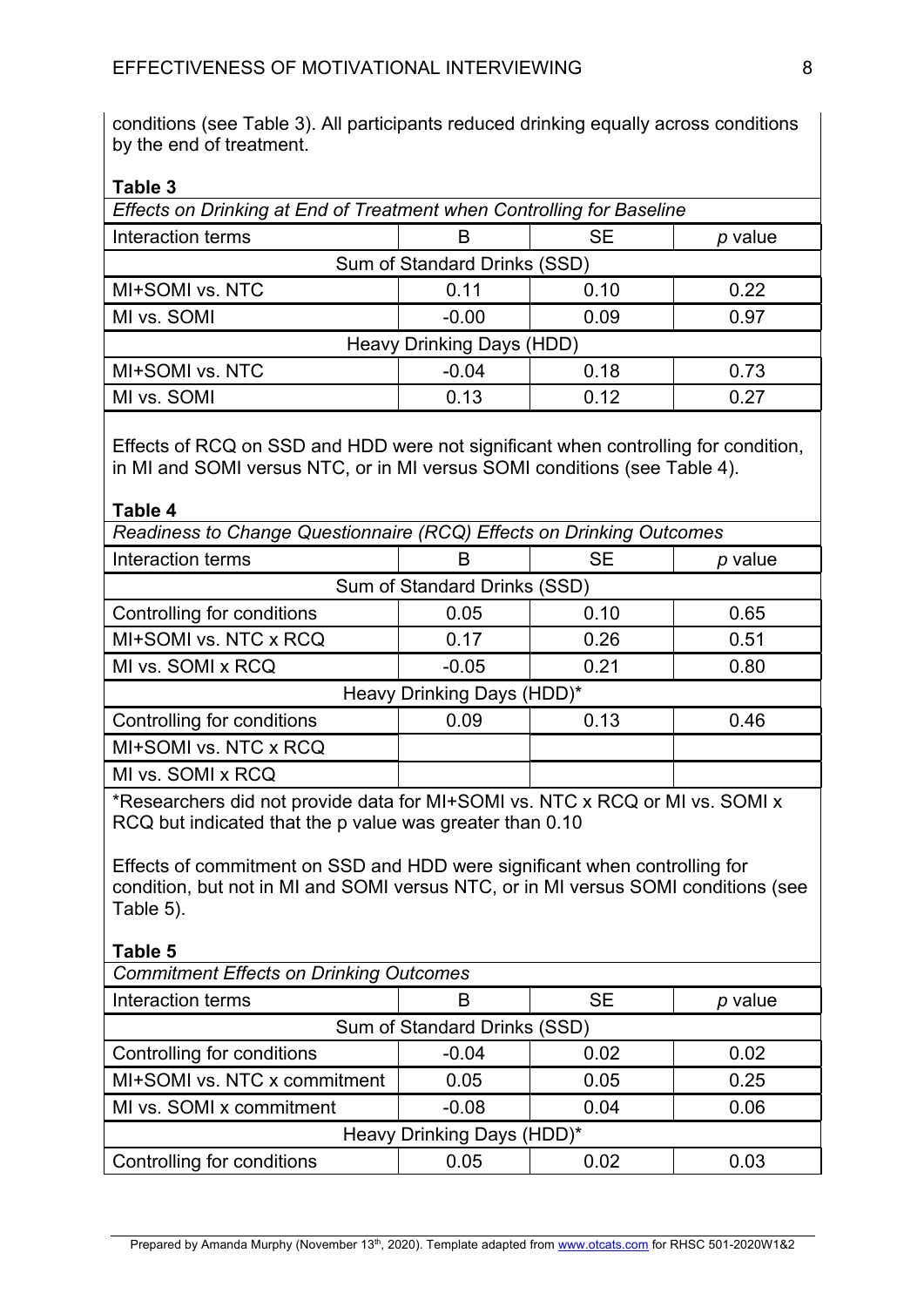| MI+SOMI vs. NTC x commitment |         |      |      |
|------------------------------|---------|------|------|
| MI vs. SOMI x commitment     | $-0.06$ | 0.06 | 0.32 |

\*Researchers did not provide data for MI+SOMI vs. NTC x commitment but indicated that the p value was greater than 0.10

Data from the EMA surveys showed that RCQ had an independent main effect on SSD, but did not moderate condition effects on SSD. Commitment did not have a significant effect.

# **Original Authors' Conclusions:**

This study replicated findings from the researchers' pilot study, namely that reductions in drinking were equivalent across conditions and that participants with low motivation did not see a greater reduction in drinking in the MI condition. The author's findings "highlight the continued difficulty in demonstrating strong empirical support for MI's theory of change" (p. 760).

# **Critical Appraisal:**

Based on *Guidelines for Critical Review Form – Quantitative Studies* by Law et al. (1998)

# **Validity:**

The PEDro score for this RCT is 7/11. Points were lost for a lack of concealed allocation and no blinding of subjects, therapists, or assessors.

# *Study Purpose:*

The purpose of the study was clearly stated and justified by the need to correct for limitations in the pilot study, namely an inadequate sample size and unequal distribution of baseline drinking.

# *Literature:*

The researchers reviewed relevant background literature on MI and MI's theory of change.

# *Study Design:*

A RCT was appropriate to allow for comparison between MI's relational and directional components and a nontherapy control using standard assessments and an online survey tool.

# *Sample:*

The researchers stated that the sample size was adequate, but failed to provide a power calculation of the sample. Key characteristics were equally distributed across conditions at baseline. There was no information on how participants were randomized to conditions, nor if the participants were blinded to their assignment. Volunteer bias in favour of the treatment group occurred, and the researchers acknowledged that those seeking treatment may already be motivated and committed to reducing their drinking. The researchers received ethical approval from institutional review boards, received consent from participants, and offered treatment to NTC participants after the trial period.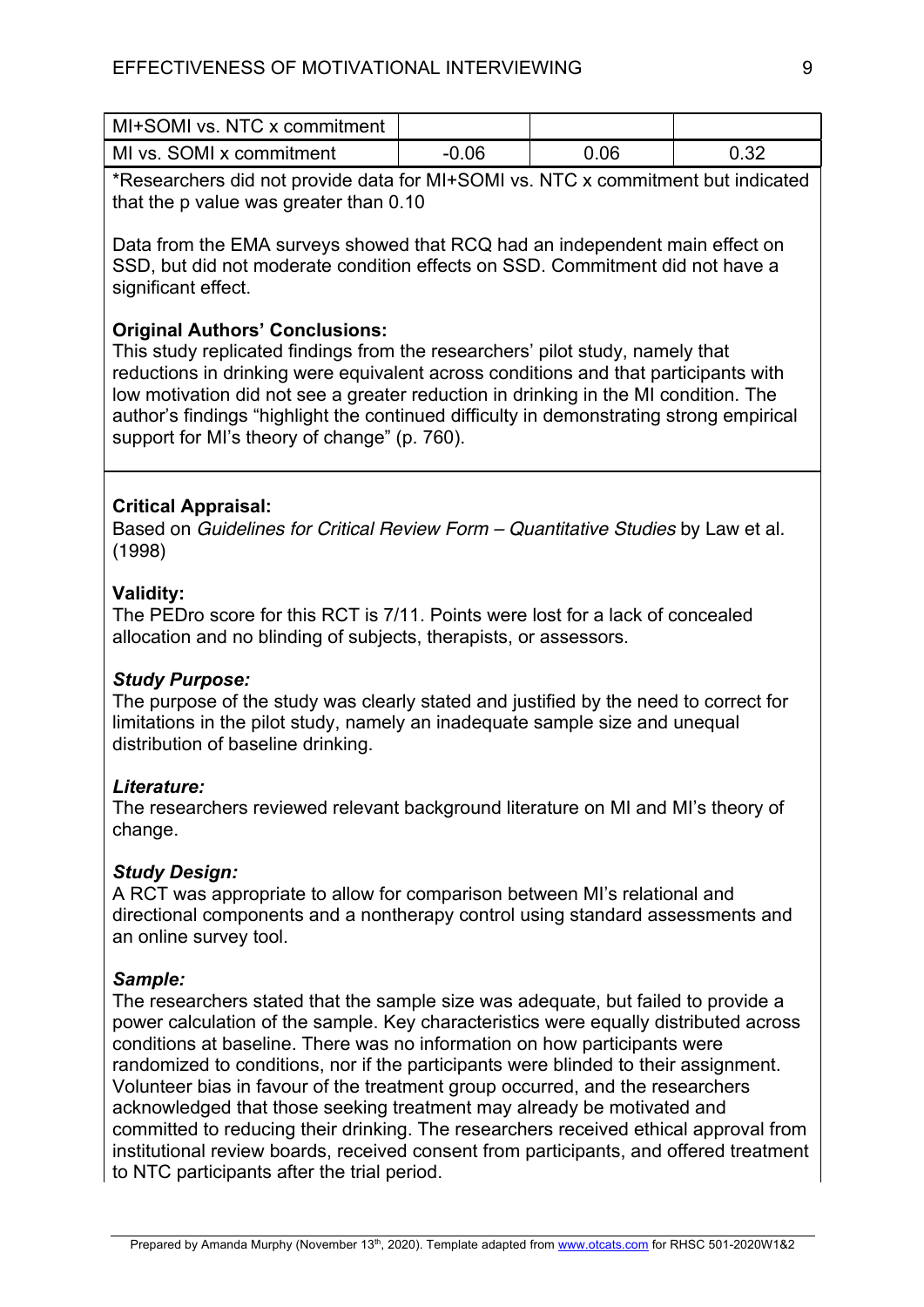### *Outcomes:*

Outcome measures were described in adequate detail including the psychometric properties of measures. Measurement/detection bias in favour of the treatment group may have occurred as there is no information on the blinding of evaluators. Recall bias may have occurred as the TLFB and RCQ are self-report measures, but the EMA surveys may have helped to reduce this bias.

### *Intervention:*

Interventions were described in terms of MI therapy and nontherapy components, and frequency and length of sessions. There was not enough information on the intervention, nor any information the setting, to be able to replicate the study. Multiple therapists provided the intervention, and they were not blinded to allocation. The researchers reduced bias by requiring therapists to meet threshold condition fidelity before providing treatment and monitoring for condition fidelity throughout the study. Contamination in favour of the control group may have occurred because the nontherapy elements of MI received by the control group may have had a greater impact on reduced drinking rates than anticipated, as acknowledged by the researchers. This could have also led to a Hawthorne effect where participants' drinking levels reduced because they knew they were being monitored. The researchers reduced co-intervention bias by screening out participants who were interested in other substance abuse treatments.

# **Interpretation of Results:**

The researchers provided a CONSORT-type flow diagram of participants, and retention rates were greater than 90% across groups, with compliance with therapy at 89.4% for MI and 89.1% for SOMI. The researchers did not provide reasons for drop-out. Intent-to-treat analyses were completed on SSD and HDD outcomes based on TLFB data from the trial period. Results were reported in terms of statistical significance, and the analysis methods used were appropriate for number and complexity of the outcomes measured. Effects of commitment were significant on SSD and HDD when controlling for condition, and effects of commitment on SSD showed that "for every unit increase in commitment there was a 4% decrease in drinking" (p. 757). Results from the EMA surveys showed that RCQ had an independent main effect on SSD. All participants reduced their drinking equally across conditions, and outcomes did not differ based on MI's relational and directional components. The researchers stated that findings "are limited to an examination of initiation of drink reduction in mild-to-moderately dependent drinkers recruited via advertisement and voluntarily seeking treatment" (p. 760).

### **Summary/Conclusion:**

This study failed to demonstrate empirical evidence of the effects of relational and directional components of MI on drinking outcomes. The researchers appeared to place so much emphasis on condition fidelity and correcting for the limitations in their pilot study that they failed to describe other elements of their study in enough detail and left their study vulnerable to a number of biases. The possible contamination of their control group was significant and could have contributed to the equal reduction of drinking across conditions.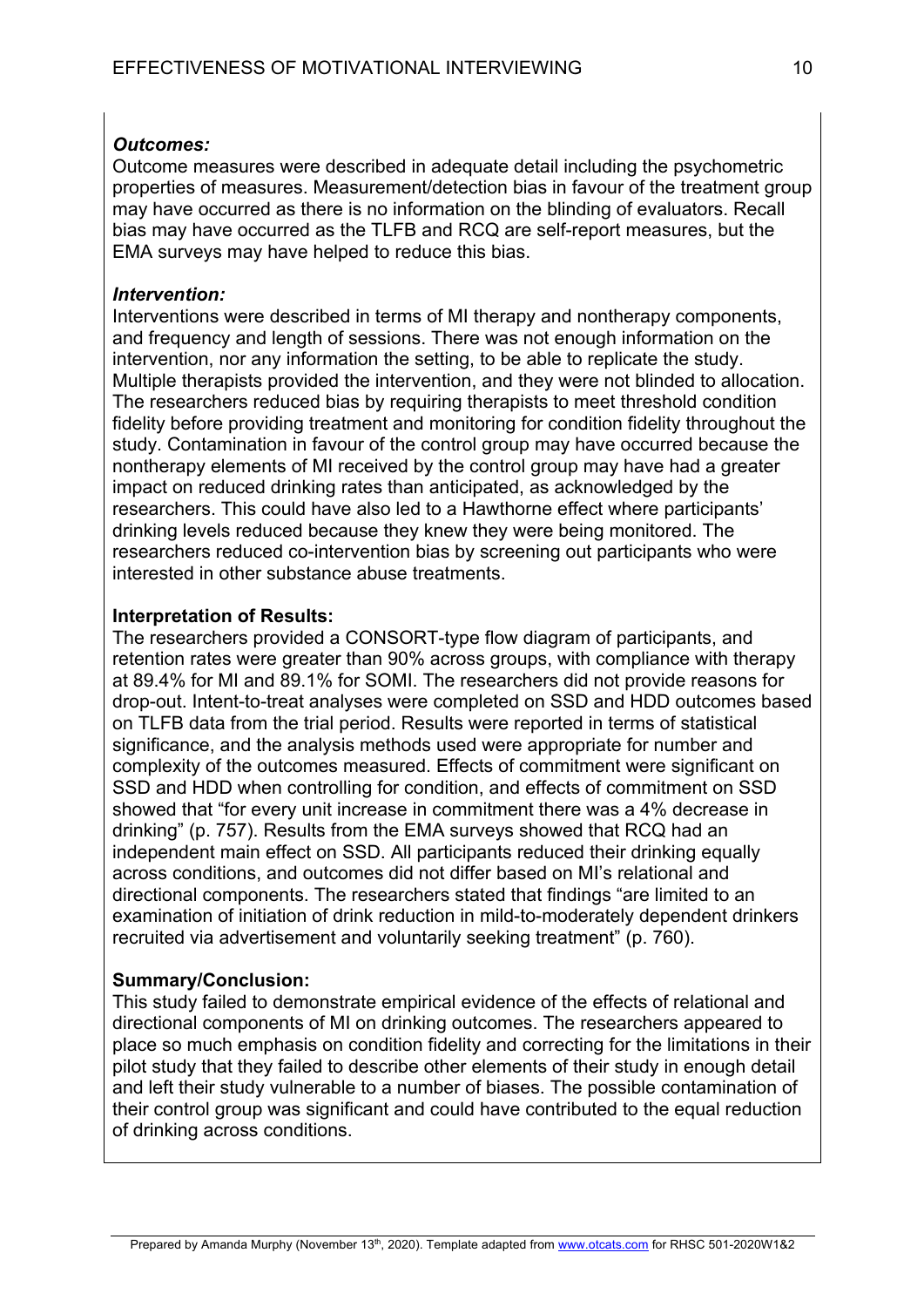# **IMPLICATIONS FOR PRACTICE, EDUCATION and FUTURE RESEARCH**

Morgenstern et al. (2017) made considerable efforts to dismantle MI into its relational and directional components and to ensure fidelity to conditions; however, they were unsuccessful in their attempt to demonstrate how MI's components work to reduce drinking. Further research is needed to understand how and under what conditions MI works with adults with AUD and other SUDs. Qualitative or mixed-methods research could contribute to this understanding by incorporating participants' perceptions of the effectiveness of MI interventions on changing substance use behaviours.

MI is a widely used intervention for substance use disorders that can be provided by a variety of health care providers (Smedslund et al., 2011), and is currently used in practice by some Recreation Therapists and other rehabilitation science professionals. However, this CAT shows that the quality of evidence for MI is low and outcomes on RTC and substance use are varied. Although MI is a low-risk intervention, health care providers should consider using interventions with greater empirical evidence to support adults with substance use disorders to reduce or stop their use.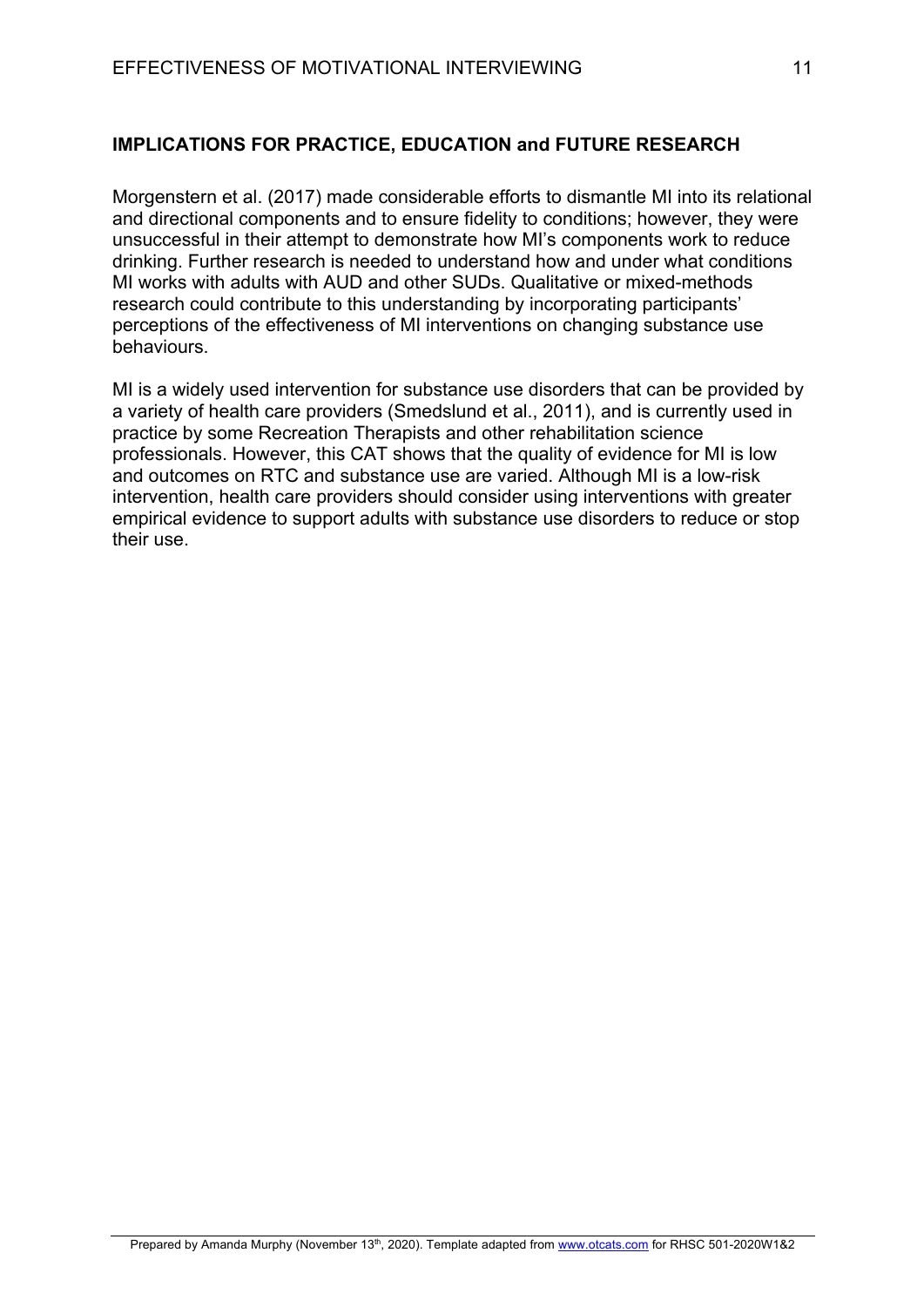#### **References**

- Celio, M. A., Mastroleo, N. R., Barnett, N. P., Colby, S. M., Kahler, C. W., Operario, D., & Monti, P. M. (2019). Mechanisms of behavior change in a brief dualtarget motivational intervention: Reduction in alcohol use mediates intervention effects on risky sex. *Psychology of Addictive Behaviors, 33*(4), 349-359. doi:10.1037/adb0000461
- D'Amico, E. J., Houck, J. M., Tucker, J. S., Ewing, B. A., & Pedersen, E. R. (2017). Group motivational interviewing for homeless young adults: Associations of change talk with substance use and sexual risk behavior. *Psychology of Addictive Behaviors, 31*(6), 688-698. doi:10.1037/adb0000288
- Heather, N., & Rollnick, S. (2000). *Readiness to change questionnaire: User's manual* (rev. ed.) (NDARC Tech. Rep. No. 19). Newcastle, UK: National Drug & Alcohol Research Centre. Retrieved November 11, 2020, from https://ndarc.med.unsw.edu.au/resource/readiness-change-questionnaireusers-manual-revised-version
- Howick, J., Chalmers, I., Glasziou, P., Greenhalgh, T., Heneghan, C., Liberati, A., Moschetti, I, Phillips, B., Thornton, H., Goddard, O., & Hodgkinson, M. (2011). The Oxford levels of evidence 2. *Oxford Centre for Evidence-Based Medicine*. Retrieved November 09, 2020, from

https://www.cebm.ox.ac.uk/resources/levels-of-evidence/ocebm-levels-ofevidence

Kennedy, D. P., Osilla, K. C., Hunter, S. B., Golinelli, D., Maksabedian Hernandez, E., & Tucker, J. S. (2018). A pilot test of a motivational interviewing social network intervention to reduce substance use among housing first residents. *Journal of Substance Abuse Treatment, 86*, 36-44.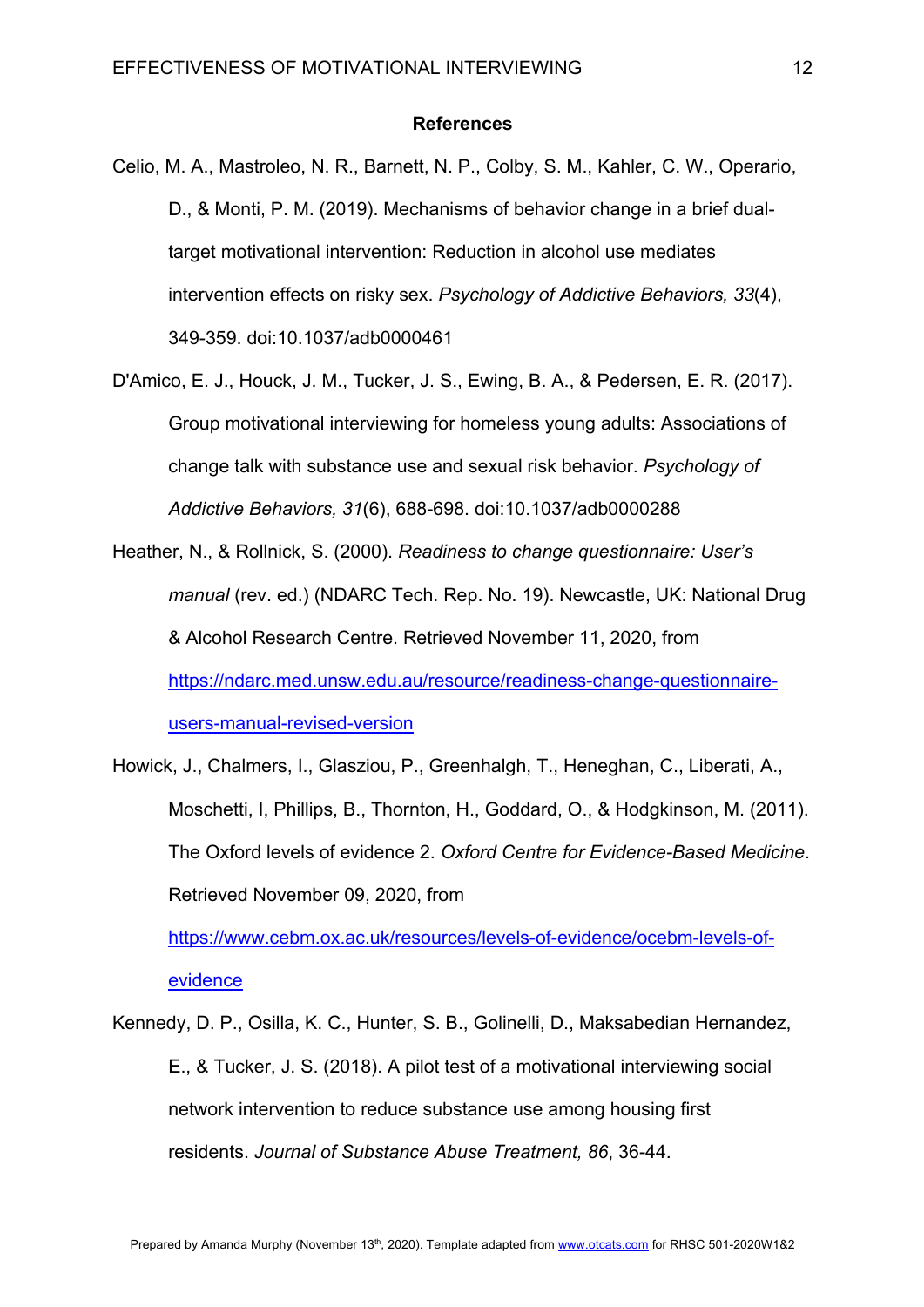doi:10.1016/j.jsat.2017.12.005

Law, M., Stewart, D., Pollock, N., Letts, L., Bosch, J., & Westmorland, M. (1998). Guidelines for critical review form – quantitative studies. *McMaster University*. Retrieved November 09, 2020, from

https://srs-mcmaster.ca/wp-content/uploads/2015/04/Guidelines-for-Critical-Review-Form-Quantiative-Studies-English.pdf

Miller, W. R., Zweben, A., DiClemente, C. C., & Rychtarik, R. G. (1992). *Motivational Enhancement Therapy manual: A clinical research guide for therapists treating individuals with alcohol abuse and dependence*. Rockville, MD: U. S. Department of Health and Human Services. Retrieved from

http://www.motivationalinterviewing.org/sites/default/files/MATCH.pdf

- Morgenstern, J., Kuerbis, A., ouser, J., Levak, S., Amrhein, P., Shao, S., & McKay, J. R. (2017). Dismantling motivational interviewing: Effects on initiation of behavior change among problem drinkers seeking treatment. *Psychology of Addictive Behaviors, 31*(7), 751-762. doi:10.1037/adb0000317
- Ondersma, S. J., Svikis, D. S., Thacker, C., Resnicow, K., Beatty, J. R., Janisse, J., & Puder, K. (2018). Computer-delivered indirect screening and brief intervention for drug use in the perinatal period: A randomized trial. *Drug and Alcohol Dependence, 185*, 271-277. doi:10.1016/j.drugalcdep.2017.12.022
- PEDro Scale. (1999). *Physiotherapy Evidence Database*. Retrieved November 09, 2020, from https://pedro.org.au/wp-content/uploads/PEDro\_scale.pdf
- Project MATCH Research Group. (1993). Project MATCH (Matching Alcoholism Treatment to Client Heterogeneity): Rationale and methods for a multisite clinical trial matching patients to alcoholism treatment. *Alcoholism: Clinical*